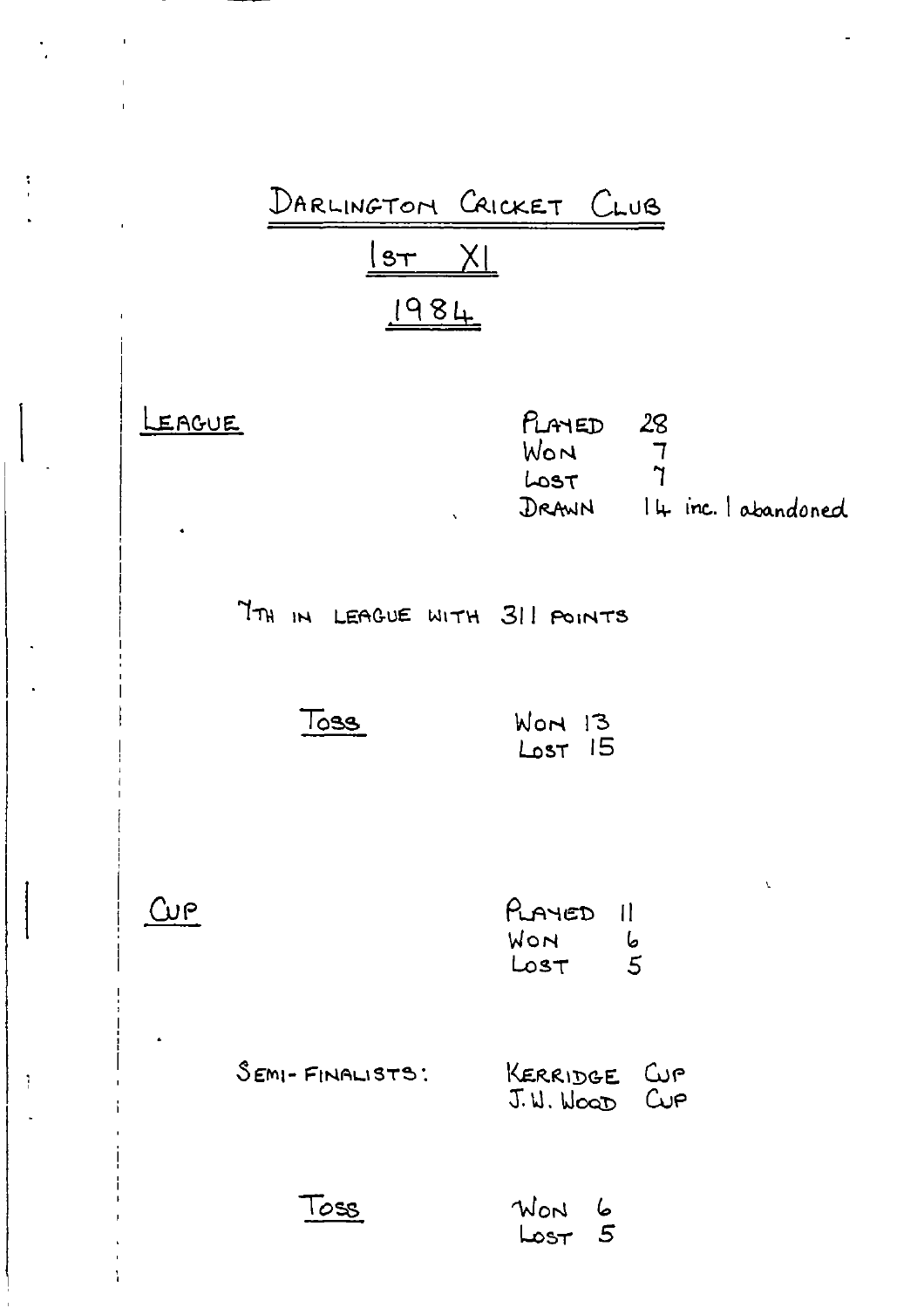LEAGUE

|                      | Matches Inn <sup>9</sup> |                         |                         | Highest<br>Runs Score | $n_{\text{ob}}$<br><b>Out</b> | Completed<br>Im <sup>9</sup> | Avenue       | Balis         | Faced Bells/Run 4 | Λo.                | no.<br>$\epsilon$ |
|----------------------|--------------------------|-------------------------|-------------------------|-----------------------|-------------------------------|------------------------------|--------------|---------------|-------------------|--------------------|-------------------|
|                      |                          |                         |                         |                       |                               |                              |              |               |                   |                    |                   |
| N.A. RIDDELL         | 25                       | 24                      | 1033                    | $102^*$               | 8                             | $\mathsf{I}\mathsf{b}$       | 44.56        | 1588          | 1.54              | 109                | 21                |
| J.W. LISTER          | 25                       | 25                      | 1112                    | $131^{44}$            | $\mathbf{I}$                  | 24                           | 46.33        | 1673          | 1.50              | 167                | 5                 |
| T. J. HAGGIE         | 24                       | 26                      | 895                     | $102$ <sup>*</sup>    | 3                             | 23                           | 38.91        | 1874          | 2.09              | 80                 | $\overline{2}$    |
| A.R. FOTHERGILL      | 18                       | 13                      | 206                     | $60*$                 | $5\overline{ }$               | $\boldsymbol{\delta}$        | 25.15        | 280           | 1.36              | 25                 | 4                 |
| <b>W.S. JOHNSTON</b> | 23                       | 16                      | 191                     | 24                    | $\overline{7}$                | ٩                            | 21.22        | $+22$         | $2 - 21$          | 19                 | ÷                 |
| J.A. SINGLETON       | İω                       | 15                      | 219                     | 50 <sup>4</sup>       | 4                             | $\mathbf{H}$                 | 19-91        | 509           | $2 - 32$          | $\frac{24}{3}$     | $\rightarrow$     |
| A. SCOTTER           | 18                       | 12                      | 120                     | 25                    | 4                             | $\mathbf{8}$                 | 15           | 303           | $2 - 53$          | 10                 | 1                 |
| T. W. BLACKBURN      | 13                       | 9                       | 100                     | 50 <sup>4</sup>       | $\mathbf{2}$                  | 7                            | 14.29        | 255           | 2.55              | $\mathbf{\hat{r}}$ |                   |
| R.D. MERSON          | 19                       | 1 <sub>b</sub>          | 162                     | 30                    | $\overline{3}$                | 13                           | 12.46        | 439           | $2 - 71$          | 17                 | ÷                 |
| R.J. RAINE           | 15                       | ٩                       | 100                     | 29                    | Ó                             | ٩                            | $11 - 11$    | 235           | 2.35              | $\mathbf{H}$       | $\rightarrow$     |
| T. DOBSON            | 18                       | 10                      | 32                      | 10 <sup>4</sup>       | $\overline{\mathbf{3}}$       | ٦                            | 4.51         | 85            | 2%6               | $\frac{1}{2}$      | $\mathbf{l}$      |
|                      |                          |                         |                         |                       |                               |                              |              |               |                   |                    |                   |
|                      |                          |                         |                         |                       |                               |                              |              |               |                   |                    |                   |
| Also batted          |                          |                         |                         |                       |                               |                              |              |               |                   |                    |                   |
| G. Moopy             | 16                       | 7                       | 80                      | 30                    | 1                             | L                            | 13.33        | 200           | 2.5               | 6                  |                   |
| R.H. BURNLEY         | 8                        | し                       | 15                      | $\mathbf 7$           | $\mathbf{1}$                  | 5                            | $\mathbf{3}$ | 44            | 4.27              | $\overline{2}$     |                   |
| D.R. GARDNER         | 21                       | 5                       | 4                       | $\mathbf{z}$          | $\mathbf{z}$                  | 3                            | 1.33         | 13            | 3.25              |                    |                   |
| P. SMBLER            | 5                        | $\overline{\mathbf{2}}$ | $\mathbf{z}$            | $\mathbf{r}$          | Ò                             | $\mathbf 2$                  | Ī            | $\mathcal{S}$ | 2.5               |                    |                   |
| S. PINKNEY           | ï                        | 1                       | $\mathbf{I}$            | 1                     | ٥                             | 1                            | ı            | 13            | 13                |                    |                   |
| A. CROWTHER          | I                        | $\mathbf{I}$            | $\mathbf{I}$            | $\mathbf{I}$          | Ô                             | $\mathbf l$                  | ľ            | 18            | 18                |                    |                   |
| N.M. WHALEY          | 4                        | $\mathbf{3}$            | -1                      | I.                    | O                             | 3                            | 0.33         | 21            | 21                |                    |                   |
| T. IARROW            | ŧ                        | t                       | $\bullet$               | 0                     | $\circ$                       | $\mathbf{I}$                 | $\bullet$    | 9             | -                 |                    |                   |
| M. HENDERSON         | 27                       | 6                       | $\overline{\mathbf{I}}$ | <b>ነት</b>             | i,                            | $\mathbf{o}$                 |              | 14            | $\mathbf{z}$      | $\mathbf{1}$       |                   |
|                      |                          |                         |                         |                       |                               |                              |              |               |                   |                    |                   |

Played but did not bat

 $\overline{\mathbf{2}}$ 

 $D.$  Hugh  $F$ A. HICKEY'  $\overline{1}$ 

 $\mathbf{I}$ 

İ

 $84$ 

RUNS SCORED FOR

| WICKETS | $\text{LOST}$ |
|---------|---------------|
| 157.    |               |

 $\frac{\text{Averse}}{29.529}$ 

 $\mathfrak{f}$ 

 $\frac{1}{\epsilon}$ 

i.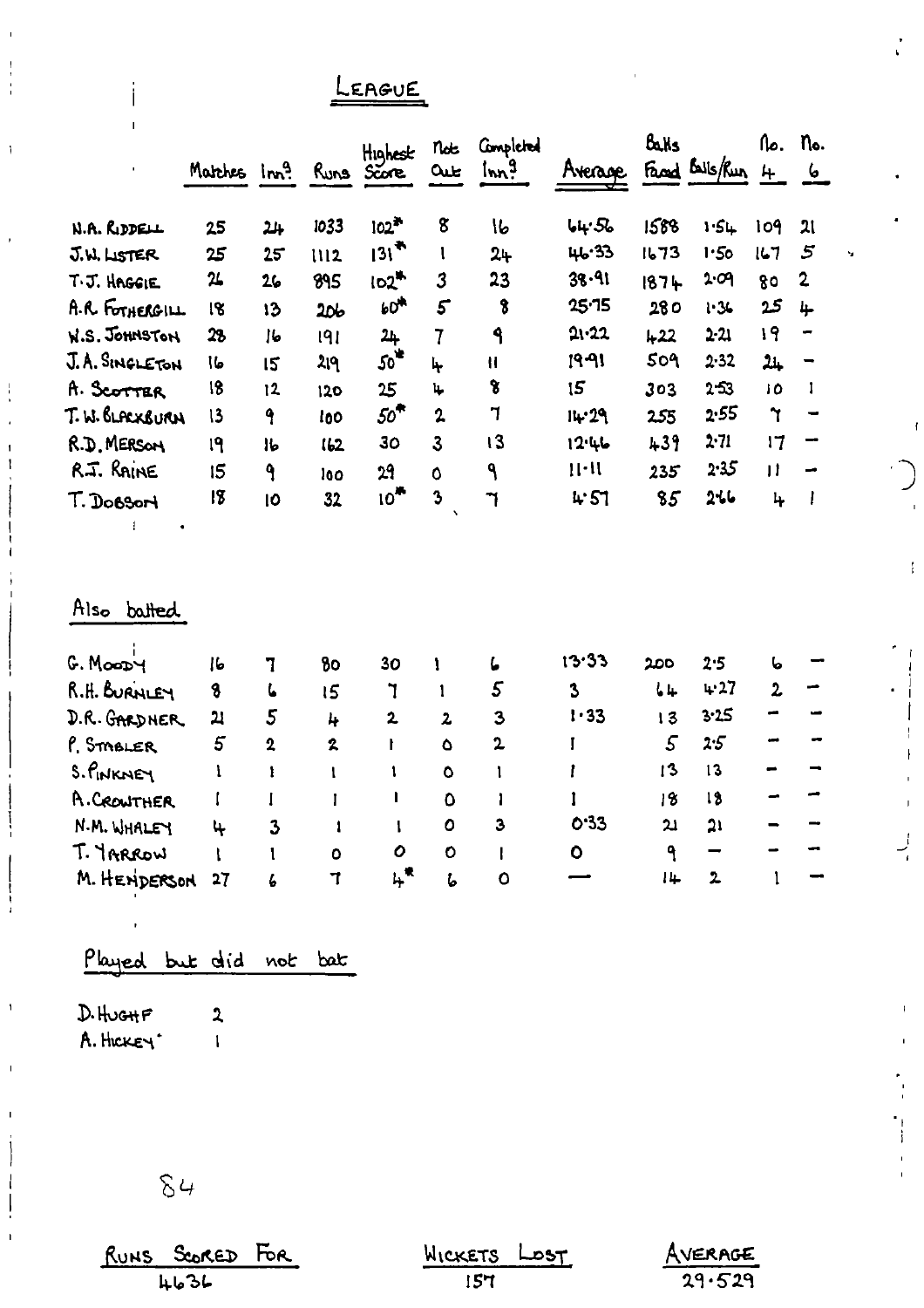| 130<br>1347<br>73<br>18.45<br>2.11<br>19<br>510.2<br>ı<br>. N.S. JOHNSTON<br>3079<br>$\boldsymbol{\delta}$ 7<br>25.33<br>12<br>3.49<br>304<br>522<br>$\mathbf{10}$<br>G. MOODY<br>3.80<br>28.72<br>29<br>1352<br>219.2<br>23<br>833<br>32<br>M. HENDERSON<br>1<br>$\mathbf{2}$<br>28.79<br>5.3<br>$\mathbf{a}$<br>547<br>19<br>617<br>T. DOBSON<br>102<br>ŀ,<br>3.39<br>150.3<br>500<br>903<br>28<br>42.5<br>12<br>ı<br>J.W. LISTER<br>Ł<br>3.59<br>5<br>3<br>1183<br>196<br>35<br>D.R. GARDMER<br>704<br>16<br>L/L<br>Also bowled<br>8<br>3<br>28<br>.T.J HAGGIE<br>25<br>ı<br>J<br>152<br>70<br>$23 - 33$<br>N.A.RipDEL<br>31<br>O<br>4.3<br>6.89<br>28<br>$\bullet$<br>Ł<br>5<br>$\bullet$<br>P. STABLER<br>6.2<br>$\mathbf 2$<br>$\bullet$<br>31<br>$\mathbf{I}$<br>33<br>3<br>19<br>1.33<br>T. YARROW<br>18<br>$\bullet$<br>$\bullet$<br>$\ddot{\phantom{1}}$<br>Catches<br>A.R. FOTHERGILL<br>T.N. BLACKBURN<br>N.M. WHALEY<br>18<br>ł<br>٩<br>N.A. RUDELL<br>T. DOBSON<br>5<br>G. MOODY<br><b>W.S. JOHNSTON</b><br>$\mathbf 7$<br>Stumpings<br>D. R. GARDNER<br>T.J. HAGGIE<br>4<br>R.J. RAINE<br>J.W. LISTER<br>ι,<br>З<br>R. H. BURNLEY<br>R.D. MERSON<br>A.R.FOTHERGIL 3<br>M. HENDERSON<br>A. SCOTTER<br>A. HICKEY<br>$\mathbf{2}$<br>2<br>J.A. SINGLETON)<br>T.W. BLACKBURN  <br>HIT<br>WICKET<br>CAUCHT<br>STUMPED<br>$L$ B.W.<br>BowLED<br>N.S.JOHNSTON<br>8<br>22<br>$+3$<br>'G. MooDH<br>$\mathbf{3}$<br>ما<br>L<br>J<br>M. HENDERSON<br>3<br>9<br>2<br>$\mathsf{15}$<br>3<br>T. DOGSON<br>$\overline{\mathbf{z}}$<br>٩<br>4<br>84<br>9<br>J W.LISTER<br>4<br>8<br>D.R.GARDNER<br>ቄ<br>$\overline{\mathbf{2}}$<br>T.J. HAGGIE<br>88<br>16<br>ι | Balls | Overs | Mdn. | Runs | WKt. | Avenise | Runger      | nο | balls Wides |
|----------------------------------------------------------------------------------------------------------------------------------------------------------------------------------------------------------------------------------------------------------------------------------------------------------------------------------------------------------------------------------------------------------------------------------------------------------------------------------------------------------------------------------------------------------------------------------------------------------------------------------------------------------------------------------------------------------------------------------------------------------------------------------------------------------------------------------------------------------------------------------------------------------------------------------------------------------------------------------------------------------------------------------------------------------------------------------------------------------------------------------------------------------------------------------------------------------------------------------------------------------------------------------------------------------------------------------------------------------------------------------------------------------------------------------------------------------------------------------------------------------------------------------------------------------------------------------------------------------------------------------------------------------------|-------|-------|------|------|------|---------|-------------|----|-------------|
|                                                                                                                                                                                                                                                                                                                                                                                                                                                                                                                                                                                                                                                                                                                                                                                                                                                                                                                                                                                                                                                                                                                                                                                                                                                                                                                                                                                                                                                                                                                                                                                                                                                                |       |       |      |      |      |         |             |    |             |
|                                                                                                                                                                                                                                                                                                                                                                                                                                                                                                                                                                                                                                                                                                                                                                                                                                                                                                                                                                                                                                                                                                                                                                                                                                                                                                                                                                                                                                                                                                                                                                                                                                                                |       |       |      |      |      |         |             |    |             |
|                                                                                                                                                                                                                                                                                                                                                                                                                                                                                                                                                                                                                                                                                                                                                                                                                                                                                                                                                                                                                                                                                                                                                                                                                                                                                                                                                                                                                                                                                                                                                                                                                                                                |       |       |      |      |      |         |             |    |             |
|                                                                                                                                                                                                                                                                                                                                                                                                                                                                                                                                                                                                                                                                                                                                                                                                                                                                                                                                                                                                                                                                                                                                                                                                                                                                                                                                                                                                                                                                                                                                                                                                                                                                |       |       |      |      |      |         |             |    |             |
|                                                                                                                                                                                                                                                                                                                                                                                                                                                                                                                                                                                                                                                                                                                                                                                                                                                                                                                                                                                                                                                                                                                                                                                                                                                                                                                                                                                                                                                                                                                                                                                                                                                                |       |       |      |      |      |         |             |    |             |
|                                                                                                                                                                                                                                                                                                                                                                                                                                                                                                                                                                                                                                                                                                                                                                                                                                                                                                                                                                                                                                                                                                                                                                                                                                                                                                                                                                                                                                                                                                                                                                                                                                                                |       |       |      |      |      |         |             |    |             |
|                                                                                                                                                                                                                                                                                                                                                                                                                                                                                                                                                                                                                                                                                                                                                                                                                                                                                                                                                                                                                                                                                                                                                                                                                                                                                                                                                                                                                                                                                                                                                                                                                                                                |       |       |      |      |      |         |             |    |             |
|                                                                                                                                                                                                                                                                                                                                                                                                                                                                                                                                                                                                                                                                                                                                                                                                                                                                                                                                                                                                                                                                                                                                                                                                                                                                                                                                                                                                                                                                                                                                                                                                                                                                |       |       |      |      |      |         |             |    |             |
|                                                                                                                                                                                                                                                                                                                                                                                                                                                                                                                                                                                                                                                                                                                                                                                                                                                                                                                                                                                                                                                                                                                                                                                                                                                                                                                                                                                                                                                                                                                                                                                                                                                                |       |       |      |      |      |         |             |    |             |
|                                                                                                                                                                                                                                                                                                                                                                                                                                                                                                                                                                                                                                                                                                                                                                                                                                                                                                                                                                                                                                                                                                                                                                                                                                                                                                                                                                                                                                                                                                                                                                                                                                                                |       |       |      |      |      |         |             |    |             |
|                                                                                                                                                                                                                                                                                                                                                                                                                                                                                                                                                                                                                                                                                                                                                                                                                                                                                                                                                                                                                                                                                                                                                                                                                                                                                                                                                                                                                                                                                                                                                                                                                                                                |       |       |      |      |      |         |             |    |             |
|                                                                                                                                                                                                                                                                                                                                                                                                                                                                                                                                                                                                                                                                                                                                                                                                                                                                                                                                                                                                                                                                                                                                                                                                                                                                                                                                                                                                                                                                                                                                                                                                                                                                |       |       |      |      |      |         |             |    |             |
|                                                                                                                                                                                                                                                                                                                                                                                                                                                                                                                                                                                                                                                                                                                                                                                                                                                                                                                                                                                                                                                                                                                                                                                                                                                                                                                                                                                                                                                                                                                                                                                                                                                                |       |       |      |      |      |         |             |    |             |
|                                                                                                                                                                                                                                                                                                                                                                                                                                                                                                                                                                                                                                                                                                                                                                                                                                                                                                                                                                                                                                                                                                                                                                                                                                                                                                                                                                                                                                                                                                                                                                                                                                                                |       |       |      |      |      |         |             |    |             |
|                                                                                                                                                                                                                                                                                                                                                                                                                                                                                                                                                                                                                                                                                                                                                                                                                                                                                                                                                                                                                                                                                                                                                                                                                                                                                                                                                                                                                                                                                                                                                                                                                                                                |       |       |      |      |      |         |             |    |             |
|                                                                                                                                                                                                                                                                                                                                                                                                                                                                                                                                                                                                                                                                                                                                                                                                                                                                                                                                                                                                                                                                                                                                                                                                                                                                                                                                                                                                                                                                                                                                                                                                                                                                |       |       |      |      |      |         |             |    |             |
|                                                                                                                                                                                                                                                                                                                                                                                                                                                                                                                                                                                                                                                                                                                                                                                                                                                                                                                                                                                                                                                                                                                                                                                                                                                                                                                                                                                                                                                                                                                                                                                                                                                                |       |       |      |      |      |         |             |    |             |
|                                                                                                                                                                                                                                                                                                                                                                                                                                                                                                                                                                                                                                                                                                                                                                                                                                                                                                                                                                                                                                                                                                                                                                                                                                                                                                                                                                                                                                                                                                                                                                                                                                                                |       |       |      |      |      |         |             |    |             |
|                                                                                                                                                                                                                                                                                                                                                                                                                                                                                                                                                                                                                                                                                                                                                                                                                                                                                                                                                                                                                                                                                                                                                                                                                                                                                                                                                                                                                                                                                                                                                                                                                                                                |       |       |      |      |      |         |             |    |             |
|                                                                                                                                                                                                                                                                                                                                                                                                                                                                                                                                                                                                                                                                                                                                                                                                                                                                                                                                                                                                                                                                                                                                                                                                                                                                                                                                                                                                                                                                                                                                                                                                                                                                |       |       |      |      |      |         |             |    |             |
|                                                                                                                                                                                                                                                                                                                                                                                                                                                                                                                                                                                                                                                                                                                                                                                                                                                                                                                                                                                                                                                                                                                                                                                                                                                                                                                                                                                                                                                                                                                                                                                                                                                                |       |       |      |      |      |         |             |    |             |
|                                                                                                                                                                                                                                                                                                                                                                                                                                                                                                                                                                                                                                                                                                                                                                                                                                                                                                                                                                                                                                                                                                                                                                                                                                                                                                                                                                                                                                                                                                                                                                                                                                                                |       |       |      |      |      |         |             |    |             |
|                                                                                                                                                                                                                                                                                                                                                                                                                                                                                                                                                                                                                                                                                                                                                                                                                                                                                                                                                                                                                                                                                                                                                                                                                                                                                                                                                                                                                                                                                                                                                                                                                                                                |       |       |      |      |      |         |             |    |             |
|                                                                                                                                                                                                                                                                                                                                                                                                                                                                                                                                                                                                                                                                                                                                                                                                                                                                                                                                                                                                                                                                                                                                                                                                                                                                                                                                                                                                                                                                                                                                                                                                                                                                |       |       |      |      |      |         |             |    |             |
|                                                                                                                                                                                                                                                                                                                                                                                                                                                                                                                                                                                                                                                                                                                                                                                                                                                                                                                                                                                                                                                                                                                                                                                                                                                                                                                                                                                                                                                                                                                                                                                                                                                                |       |       |      |      |      |         |             |    |             |
|                                                                                                                                                                                                                                                                                                                                                                                                                                                                                                                                                                                                                                                                                                                                                                                                                                                                                                                                                                                                                                                                                                                                                                                                                                                                                                                                                                                                                                                                                                                                                                                                                                                                |       |       |      |      |      |         |             |    |             |
|                                                                                                                                                                                                                                                                                                                                                                                                                                                                                                                                                                                                                                                                                                                                                                                                                                                                                                                                                                                                                                                                                                                                                                                                                                                                                                                                                                                                                                                                                                                                                                                                                                                                |       |       |      |      |      |         |             |    |             |
|                                                                                                                                                                                                                                                                                                                                                                                                                                                                                                                                                                                                                                                                                                                                                                                                                                                                                                                                                                                                                                                                                                                                                                                                                                                                                                                                                                                                                                                                                                                                                                                                                                                                |       |       |      |      |      |         |             |    |             |
|                                                                                                                                                                                                                                                                                                                                                                                                                                                                                                                                                                                                                                                                                                                                                                                                                                                                                                                                                                                                                                                                                                                                                                                                                                                                                                                                                                                                                                                                                                                                                                                                                                                                |       |       |      |      |      |         |             |    |             |
|                                                                                                                                                                                                                                                                                                                                                                                                                                                                                                                                                                                                                                                                                                                                                                                                                                                                                                                                                                                                                                                                                                                                                                                                                                                                                                                                                                                                                                                                                                                                                                                                                                                                |       |       |      |      |      |         |             |    |             |
|                                                                                                                                                                                                                                                                                                                                                                                                                                                                                                                                                                                                                                                                                                                                                                                                                                                                                                                                                                                                                                                                                                                                                                                                                                                                                                                                                                                                                                                                                                                                                                                                                                                                |       |       |      |      |      |         |             |    |             |
|                                                                                                                                                                                                                                                                                                                                                                                                                                                                                                                                                                                                                                                                                                                                                                                                                                                                                                                                                                                                                                                                                                                                                                                                                                                                                                                                                                                                                                                                                                                                                                                                                                                                |       |       |      |      |      |         |             |    |             |
|                                                                                                                                                                                                                                                                                                                                                                                                                                                                                                                                                                                                                                                                                                                                                                                                                                                                                                                                                                                                                                                                                                                                                                                                                                                                                                                                                                                                                                                                                                                                                                                                                                                                |       |       |      |      |      |         |             |    |             |
|                                                                                                                                                                                                                                                                                                                                                                                                                                                                                                                                                                                                                                                                                                                                                                                                                                                                                                                                                                                                                                                                                                                                                                                                                                                                                                                                                                                                                                                                                                                                                                                                                                                                |       |       |      |      |      |         |             |    |             |
|                                                                                                                                                                                                                                                                                                                                                                                                                                                                                                                                                                                                                                                                                                                                                                                                                                                                                                                                                                                                                                                                                                                                                                                                                                                                                                                                                                                                                                                                                                                                                                                                                                                                |       |       |      |      |      |         |             |    |             |
|                                                                                                                                                                                                                                                                                                                                                                                                                                                                                                                                                                                                                                                                                                                                                                                                                                                                                                                                                                                                                                                                                                                                                                                                                                                                                                                                                                                                                                                                                                                                                                                                                                                                | 52    |       |      |      |      |         | $\mathbf 2$ |    |             |
|                                                                                                                                                                                                                                                                                                                                                                                                                                                                                                                                                                                                                                                                                                                                                                                                                                                                                                                                                                                                                                                                                                                                                                                                                                                                                                                                                                                                                                                                                                                                                                                                                                                                |       |       |      |      |      |         |             |    |             |

 $\ddot{\mathbf{r}}$  $\mathcal{A}$  $\mathcal{L}$ 

 $\bar{A}$ 

Í

 $\left\langle \right\rangle$  $\ddot{\phantom{a}}$ 

ļ.

 $\ddot{\phantom{a}}$ 

 $\mathcal{L}^{\prime}$  $\overline{\phantom{a}}$ 

 $\overline{a}$ 

 $\ddot{\phantom{1}}$ 

 $\ddot{\phantom{1}}$  $\mathbf{r}$ 

> RUNS SCORED AGAINST WICKETS TAKEN  $174$ 4687

 $A  
26.937$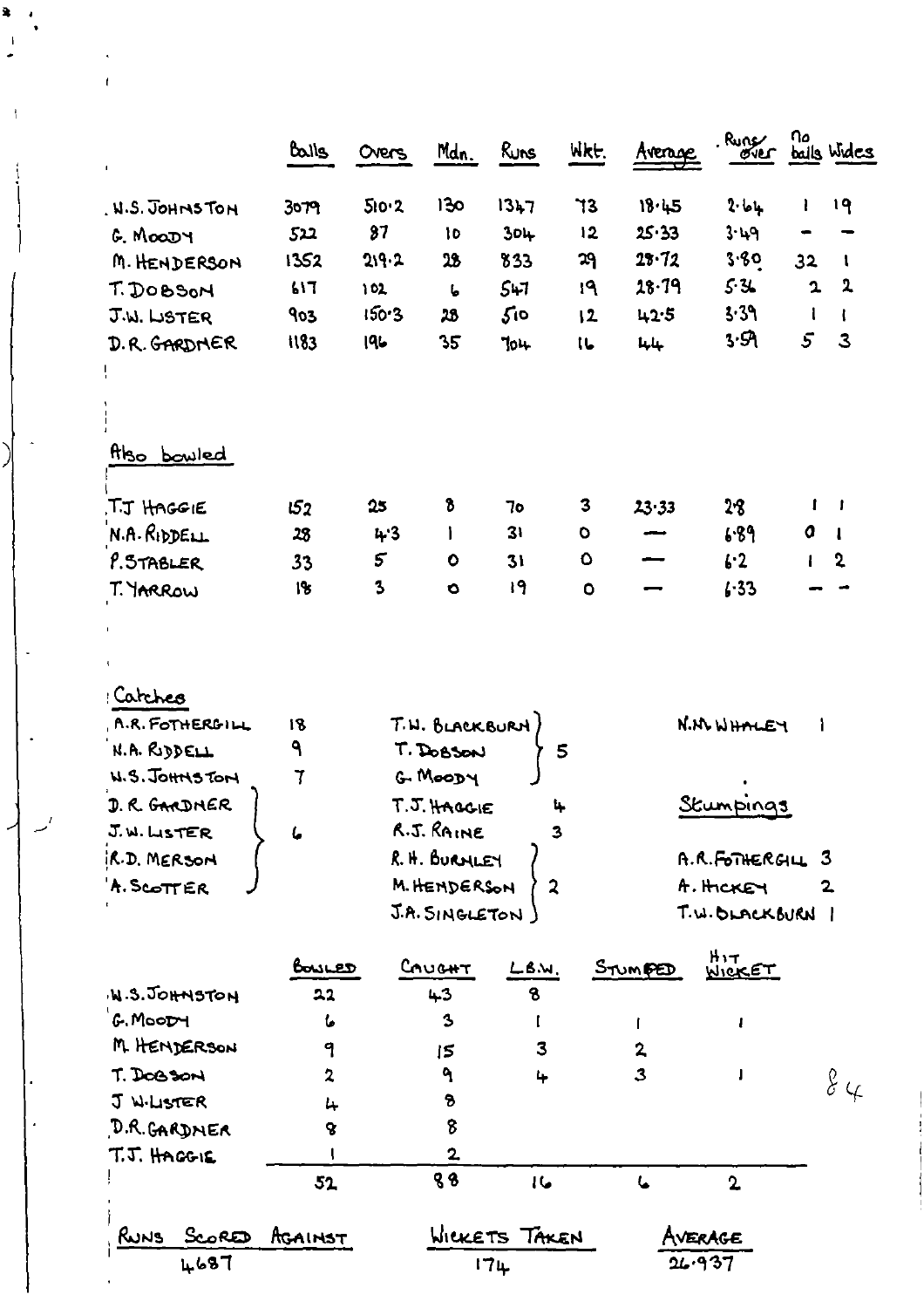$Cur$ </u>

|                 | Matthes Inn <sup>9</sup> Runs Score |                         |                   | Highert                      | $\int$                  | Completed<br>$0$ ut $lnh^9$ | Average Faced |                         | $Balls$ $Buls$<br>$\frac{R_{un}}{u}$ 4 |                | No. No.<br><u>ما</u> |
|-----------------|-------------------------------------|-------------------------|-------------------|------------------------------|-------------------------|-----------------------------|---------------|-------------------------|----------------------------------------|----------------|----------------------|
| N.A. RIDDELL    | 8                                   | $\mathbf{6}$            | 219               | 59                           | 4                       | 4                           | 54.75         | 294                     | 1.34                                   | 27             | $\mathbf{z}$         |
| J.W. LISTER     | ٩                                   | ٩                       | 249               | $58$ <sup>*</sup>            | $\mathbf{I}$            | 8                           | 31.125        | مبا3                    | 1.37                                   | 31             | $\boldsymbol{z}$     |
| R.D. MERSON     | ٦                                   | 4                       | $\mathbf{b}$      | 28                           | $\overline{2}$          | $\mathbf 2$                 | 33            | 112                     | 1.7o                                   | 3              | $\rightarrow$        |
| J.A. SINGLETON  | 4                                   | 4                       | $\boldsymbol{33}$ | 55                           | $\mathbf{1}$            | 3                           | 27.17         | $\overline{11}$         | ·                                      | $\overline{7}$ | -                    |
| P. STABLER      | 9                                   | ት                       | 79                | $\upmu^{\star}$              | ı                       | $\mathbf{3}$                | 26.33         | $\overline{\mathbf{L}}$ | 0.76                                   | 4              | 3                    |
| T.J HAGGIE      | 1D                                  | ١o                      | 195               | ₩,*                          | ı                       | 9                           | 21.17         | 293                     | 1.50                                   | ۱6             | ۱                    |
| W.S. JOHNSTON   | $\mathbf{H}$                        | 5                       | 59                | 32                           | $\bullet$               | 5                           | 11.8          | 65                      | 1.10                                   | 5              |                      |
| A. SCOTTER      | ٩                                   | 5                       | 32                | 21 <sup>m</sup>              | $\overline{2}$          | 3                           | 10.67         | 60                      | 1.89                                   | I              |                      |
| A.R. FOTHERGILL | 10                                  | 8                       | 40                | 16                           | $\overline{\mathbf{2}}$ | Ļ.                          | 6.67          | 74                      | 1.85                                   | 2              | -1                   |
| T DOBSON        | ۹                                   | 4                       | <b>IO</b>         | 8                            | t                       | 3                           | 3.33          | ما ا                    | いし                                     | $\mathbf{I}$   |                      |
| Also batted     |                                     |                         |                   |                              |                         |                             |               |                         |                                        |                |                      |
| T.W. BLACKBURN  | 8                                   | 3                       | 15                | 1                            | 0                       | 3                           | 5             | 13                      | 0.87                                   |                |                      |
| D.R. GARDNER    | 7                                   | $\overline{2}$          | 4                 | $3^*$                        | 1                       | Ł                           | 4             | 10                      | 2.5                                    |                |                      |
| N.M. WHALEY     | $\overline{3}$                      | 3                       | 4                 | $2^*$                        | ŧ                       | $\mathbf{z}$                | $\mathbf{c}$  | 19                      | 4.75                                   |                |                      |
| A.CAVE          | Ł                                   | ۱                       | ١                 | t                            | $\mathbf{o}$            | Ŧ                           | 1             | 7                       | ٦                                      |                |                      |
| M. HENDERSON    | ٩                                   | $\overline{\mathbf{r}}$ | Ò                 | Ò                            | ŧ                       | ł                           | $\mathbf{o}$  | $\overline{2}$          |                                        |                |                      |
| G MOODY         | 3                                   |                         | $\ddot{\circ}$    | $\bullet$                    | $\mathbf 0$             | I                           | $\mathbf 0$   | $\mathbf{2}$            | --                                     |                |                      |
| R.H. SURNLEY    | $\overline{\mathbf{c}}$             |                         | 10                | 10 <sup>th</sup>             | $\mathbf{I}$            | 0                           |               | ۹                       | 0۰۹                                    |                |                      |
| J. EDWARDSON    | t                                   |                         | $\bullet$         | $\boldsymbol{\zeta}^{\star}$ | ۱                       | O                           |               | 12                      | $\overline{z}$                         |                |                      |
| R. ANDREW       | ١                                   | Ł                       | $\mathbf{z}$      | $2^{\bullet}$                | ı                       | $\mathbf 0$                 |               | $\overline{\mathbf{z}}$ | I                                      |                |                      |

 $8 -$ 

 $\frac{1}{1}$ 

 $\bar{1}$ 

 $\mathbf{L}$ 

RUNS SCORED FOR WICKETS LOST  $\frac{\text{Averse}}{21.745}$   $\tilde{\psi}$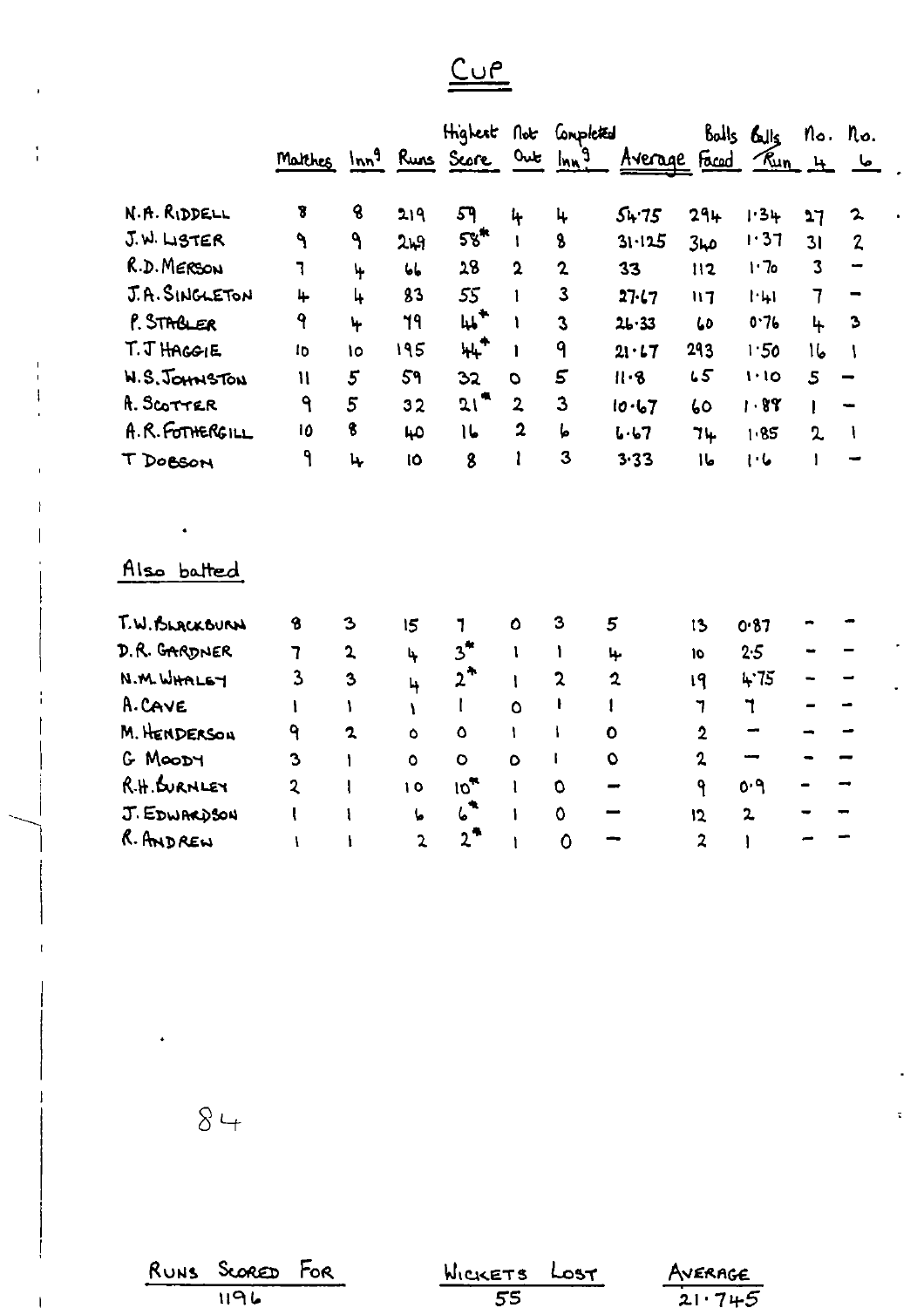|                 |     | Balls Overs   | Mdn. Runs      |     |    | Wickets Average | Runs<br><u> Gver balls Wides</u> | No             |   |
|-----------------|-----|---------------|----------------|-----|----|-----------------|----------------------------------|----------------|---|
| W.S. JOHNSTON   | 123 | 119.4         | ៲ኄ             | 477 | 27 | 17.64           | 3.99                             |                | 6 |
| D.R. GARDNER    | 375 | $\frac{1}{2}$ | 4              | 251 | 13 | 19.31           | 405                              | $\mathbf{2}$   |   |
| J.W. LISTER     | 110 | 18            | 0              | 98  | 5  | 19-6            | $5 + 4$                          |                |   |
| M. HENDERSOM    | 187 | 30            | $\mathfrak{p}$ | 155 | 5  | 31              | 5.17                             | $\mathfrak{s}$ | 2 |
| Mso bowled      |     |               |                |     |    |                 |                                  |                |   |
| A.R. FOTHERGILL | 30  | 5             | $\bullet$      | 30  | 2  | 15              | ما                               |                |   |
| $T.T.$ HAGG LE  | し   | $2 - 4$       | O              | 16  |    | ľЬ              | ها                               |                |   |
| P. STABLER      | 32  | 5             | $\bullet$      | 27  | O  | --              | $5+$                             |                |   |
| N.M. WHALEY     | 30  | 5             | $\circ$        | 29  | 0  |                 | 5.8                              |                |   |

## Catches

 $\mathbf{r}$ 

A.R. FOTHERGILL R. ANDREW  $\pmb{\mathsf{L}}$ W.S. JOHNSTON D.R.GARDNER  $5\overline{)}$ R.D. MERSON  $\overline{\mathbf{3}}$  $T.3.$ HAGGIE  $\mathbf{I}$ A. SCOTTER N. A. RUDDELL P. STABLER T. DoBSON M. HENDERSON  $\overline{2}$  $\ddot{\phantom{0}}$ G. Moopy

A.R.FOTHERGILL 6

 $\delta$ 4

Stumping

|                 | BONLED | CAUGHT | $L.8.$ W. | STUMPED |  |
|-----------------|--------|--------|-----------|---------|--|
| W.S. JOHNSTON   | ∼      | ١B     |           |         |  |
| D.R. GARDNER    |        | صا     |           |         |  |
| J.W.LSTER       |        |        |           | 3       |  |
| M. HENDERSON    |        |        |           |         |  |
| A.R. FOTHERGILL |        |        |           |         |  |
| T.J. HAGGVE     |        |        |           |         |  |
|                 |        |        |           | Ø       |  |

| RUNS SCORED AGAINST | WICKETS TAKEN | AVERAGE                               |
|---------------------|---------------|---------------------------------------|
| 1208.               | -57           | ويتوسع ومستوافقه المتواطنات<br>21.193 |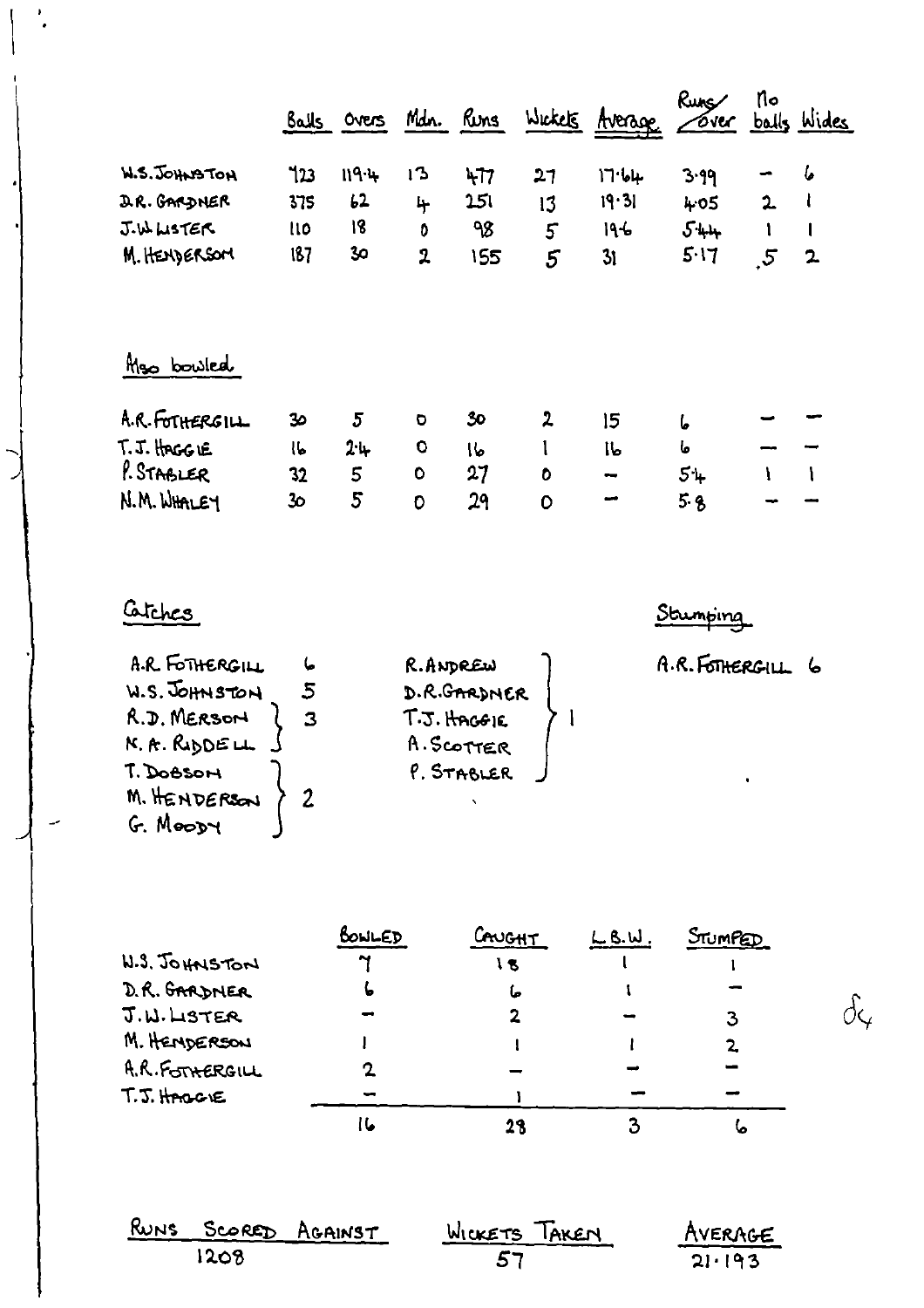## Highest Partnerships

|                                 | $3\tau$ wkt.   | 177                  | $J.W$ LISTER + $T.T$ HAGGIE V. REDCAR                | Home    |
|---------------------------------|----------------|----------------------|------------------------------------------------------|---------|
| $20D$ WKT                       |                | 114                  | JW. LISTER . N.A RIDDELL V. STOCKTON                 | Home    |
| <b>3RD WKT</b>                  |                | $\mu_0$ <sup>*</sup> | N.A. RUDELL . J.A SINGLETON V SALTBURN               | HOME    |
|                                 | <b>ATH WKT</b> | 5 <sub>1</sub>       | N.A RIDDELL . TW. BLACKBURN V. MARSKE                | AWAY    |
|                                 | $5\pi$ WKT     | 6 <sup>m</sup>       | AR FOTHERGILL . WS JOHNSTON V BLACKHALL              | HomE    |
| <b>6TH WKT.</b>                 |                | 5 <sup>1</sup>       | $N.A.$ Reposit $\rightarrow$ G. Moody<br>V BLACKHALL | Aum.    |
|                                 | $7m$ WKT       | $31*$                | W.S. JOHNSTON + A.R. FOTHERGILL Y. NORTON            | HOME    |
| $8\pi$ H $M$ KT.                |                | 18*                  | N.A RIDDELL . W.S. JOHNSTON V BLACKHALL              | $A$ WAH |
| <b>TTH WKT</b>                  |                | lO.                  | W.S. JOHNSTON, G. MOODY V. NORTHALLERTON             | ANAY    |
|                                 |                | 10                   | W.S. JOHNSTON & D.R. GARDNER<br>V GUSBOROUGH         | AWAY    |
| 10 <sub>Th</sub> W <sub>K</sub> |                | $10^{\frac{m}{2}}$   | T. N. BLACKBURN, VI HENDERSON V MARSKE               | $A$ WAY |

 $\Delta$ 

In the League there were 4 Ist wicket partnerships greater than 100 and 10 more of 50 or more For the 2nd wicket there were 2 partnerships greater than 100 and 6 greater than 50 There were 2 3rd wicket pastnerships greater than 100 and 4 greater than 50. "<br>The 4th, 5th and 6th wickets each had 1 partnership greater than 50

BOWLING

| WICKETS          | W S. JOHNSTON         | $7 - 19$ | Richmondshire<br>ν                       |
|------------------|-----------------------|----------|------------------------------------------|
|                  | <b>W.S. JOHN STON</b> | $7 - 50$ | V NORMANISY HALL                         |
| <b>6 WICKETS</b> | W.S JOHNSTON          | 20 - ما  | GUISBOROUGH<br>v.                        |
|                  | M. HENDERSON          | 6 - 43   | V STOCKTON                               |
|                  | D R. GARDNER          | 6 - 55   | v BLACKHALL                              |
|                  | W.S. JOHNSTON         | $6 - 61$ | V GUISBOROUGH                            |
| ٠                | W.S. JOHNSTON         | $6 - 65$ | V BLACKHALL                              |
| 5 WICKETS        | W.S. JOHNSTON         | 5-H      | LEADGATE<br><b>V</b>                     |
|                  | G. Moopy              | $5 - 41$ | NORTON<br>Ÿ                              |
|                  | T DOBSON              | $5 - 49$ | V SALTBURN                               |
|                  | W.S. JOHNSTON         | $5 - 65$ | MIDDLESBROUGH<br>$\overline{\mathbf{v}}$ |
|                  | <b>U.S. JOHNSTON</b>  | 5-70     | MIDDLESBROUGH<br>Ñ                       |
|                  | W.S. JOHNSTON         | $5 - 73$ | HARTLEPOOL<br>м                          |
|                  | W S. JOHNSTON         | $5 - 83$ | DARLINGTON R.A.<br>V.                    |
|                  | $M.S.$ JOHNSTON       | 5- 98    | Normanoy HALL<br>V.                      |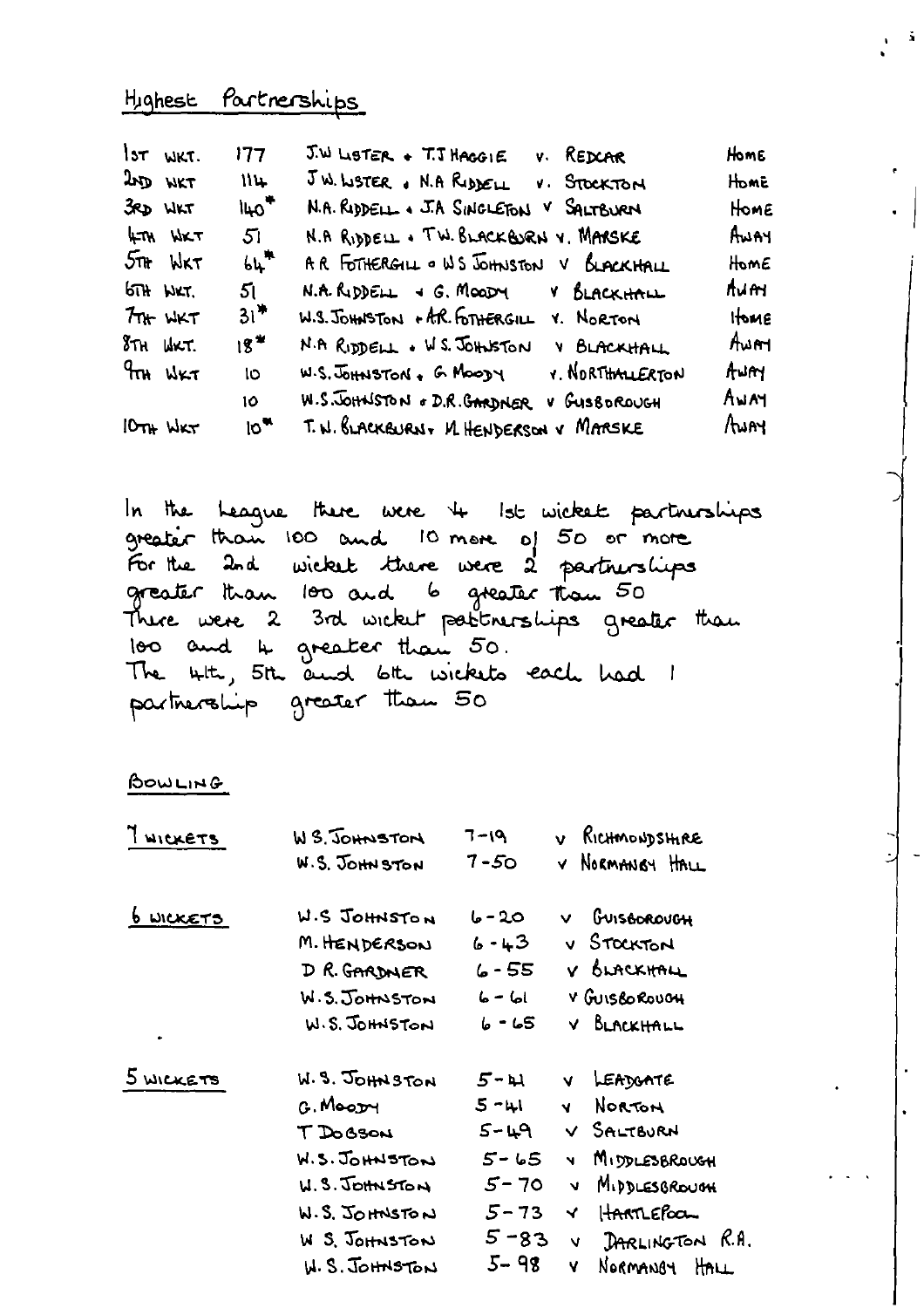BATTING

| <b>IOOs</b> | J.W.LISTER                                   | $131^*$<br>REDCAR<br>Y<br>$50$ off 97 balls             | 154             |
|-------------|----------------------------------------------|---------------------------------------------------------|-----------------|
|             | T.J. HAGGIE                                  | $102^{\frac{m}{2}}$ v<br>NORTON<br>101-                 | $100$ of<br>139 |
|             | N.A. RIDDELL                                 | $102$ <sup>**</sup><br>BLACKHALL<br>$\mathbf{Y}$<br>80  | 127             |
|             | N.A. RIDDELL                                 | $\overline{102}$<br>SALTBURN<br>$\mathbf{v}$<br>१४      | 154             |
| 50s         | J.W. LISTER                                  | 96<br>V NORTHALLERTON<br>$50$ off<br>$50$ $b$ $M3$      |                 |
|             | T.J. HAGGIE                                  | 89 <sub>1</sub><br><b>SYNTHONIA</b><br>v.<br>IоI        |                 |
|             | $T.S.$ HAGGIE                                | 83<br>REDCAR<br>Ý.<br>100                               |                 |
|             | $N.$ A. $R$ <sub>i</sub> pp $\epsilon$ $\mu$ | 82 <sup>m</sup><br>NORMANBY HALL<br>$\mathbf{v}$<br>195 |                 |
|             | J. W. LISTER                                 | 81<br>NORMANBY HALL<br>Ÿ.<br>66                         |                 |
|             | $T.5.$ HAGGIE                                | 80 <sup>4</sup><br>v THORNABY<br>119                    |                 |
|             | J.W. LISTER                                  | 80<br>REDCAR<br>Ÿ.<br>113                               |                 |
|             | J.W. LISTER                                  | 76<br>MIDDLESBROUGH<br>$\mathbf{v}$<br>46               |                 |
|             | N.A. RIDDELL                                 | ካ $3^{\prime\prime}$<br>V NORTHALLERTON<br>45           |                 |
|             | J.W. LISTER                                  | ٦o<br>STOCKTON<br>$\mathbf{v}$<br>51                    |                 |
|             | J.W. LISTER                                  | ሬዓ<br>NORMANBY HALL<br>V.<br>34                         |                 |
|             | N.A. RIDDELL                                 | $65*$<br>STOCKTON<br>N.<br>61                           |                 |
|             | J.W. LISTER                                  | 53<br>THORNABY<br>v<br>88                               |                 |
|             | A.R.FOTHERGILL                               | 60 <sup>4</sup><br>BLACKHALL<br>$\checkmark$<br>56      |                 |
|             | N.A.RIDDELL                                  | 60<br>MIDDLESBROUGH<br>Ÿ<br>65                          |                 |
|             | N. A. RIDDELL                                | 59<br>V<br>LEADGATE<br>ماسا                             |                 |
|             | J. W. LSTER                                  | $58*$<br>WHITBURN<br>v.<br>59                           |                 |
|             | N.A.RIDDELL                                  | $58^{\prime\prime}$<br>NORTON<br>v.<br>67               |                 |
|             | J.W. LISTER                                  | 58<br>DURHAM CITY<br>V.<br>44                           |                 |
|             | N.A. RIDDELL                                 | 56<br>BLACKHALL<br>V.<br>90                             |                 |
|             | J.A. SINGLETON                               | 55<br>LEADGATE<br>ν<br>60                               |                 |
|             | T.J. HAGGIE                                  | 54<br>NORTHALLERTON<br>V<br>73                          |                 |
|             | N.A.RIDDELL                                  | 53 <sup>4k</sup><br>DURHAM CITY<br>V.<br>58             |                 |
|             | $T.T.$ HAGGIE                                | 51<br>NORMANBY HALL<br>Y.<br>$124 -$                    |                 |
|             | N.A. RIDDELL                                 | 51<br>SYNTHONIA<br>v.<br>$\mathbf{g}_1$                 |                 |
|             | T. W. BLACKBURN                              | $50^*$<br>MARSKE<br>v<br>98                             |                 |
|             | J.A. SINGLETON                               | 50 <sup>4</sup><br>SALTBURN<br>Y<br>87                  |                 |

FASTEST FIFTY. J.W. WSTER & NORMANBY HALL off 34 balls

| <u>RESULTS</u> |  |      |            | LEAGUE | من    |     |      |
|----------------|--|------|------------|--------|-------|-----|------|
|                |  | х.   | <b>WON</b> | LOST   | DRAWN | MON | ட்கா |
| BATTING IST    |  | Home |            |        | З     |     |      |
|                |  | AWAY |            | ц      | 4     |     | 3    |
| BATTING 2ND    |  | HOME | بنا        |        | з     | ц.  |      |
|                |  | AWAY | י          |        |       |     |      |